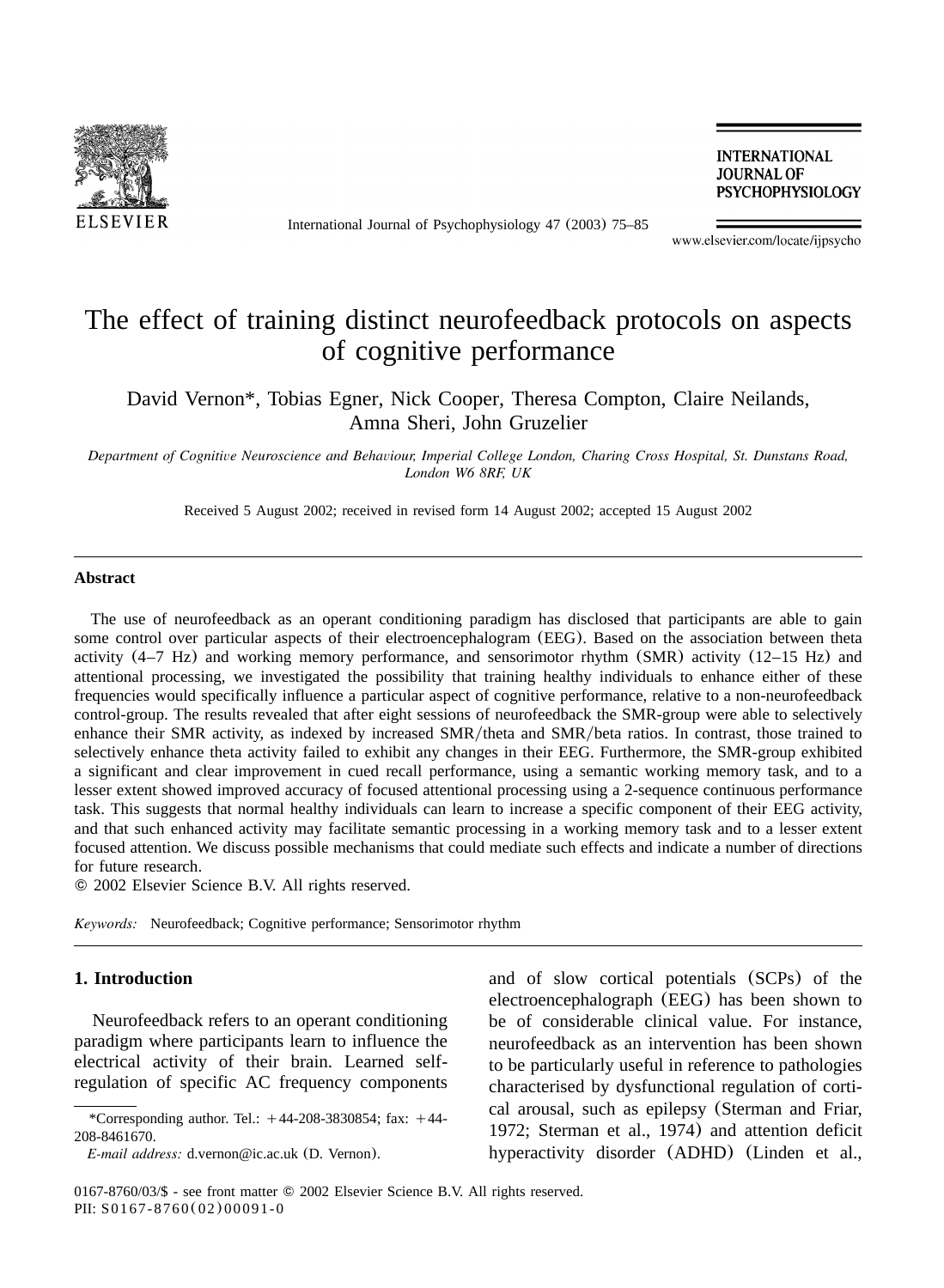[1996; Lubar et al., 1995a; Rossiter and LaVaque,](#page-9-0) [1995; Shouse and Lubar, 1979](#page-9-0)). Further clinical applications include the use of slow wave alpha $\ell$ theta feedback training as a complementary therapeutic tool in the treatment of substance abuse ([Peniston and Kulkosky, 1989](#page-10-0)), the use of learned SCP control as a means of brain–computer communication in paralysed patients ([Birbaumer et al.,](#page-9-0) [1999](#page-9-0)), while feasibility studies have also been reported in schizophrenia ([Gruzelier et al., 1999](#page-9-0)). Clinical improvements following neurofeedback training (NFT) have been reported to coincide with a 'normalisation' of the EEG frequency spectrum ([Sterman and Shouse, 1980](#page-10-0)). This has led to the proposal that such training may facilitate longterm modulation of excitation levels in cortical and thalamocortical networks ([Sterman, 1996](#page-10-0)).

Recent research has extended this work, focusing on healthy individuals, to show that following a series of NFT sessions, not only are such individuals able to exert some control over their EEG but also that such changes are associated with improved attentional processing in terms of behavioural and electrocortical measures ([Egner](#page-9-0) [and Gruzelier, 2001](#page-9-0)). Substantial benefits have also been documented in music performance measures in conservatoire students ([Gruzelier et al.,](#page-9-0) [2002](#page-9-0)).

The above research has led to the conceptualisation of neurofeedback as a mechanism that may be used to stimulate and/or regulate cerebral activity, which in turn may influence cognitive processing. However, it remains unclear to what extent training individuals to enhance a particular frequency and inhibit another will specifically influence cognitive performance. Based on the reported associations between theta activity (4–7 Hz) and working memory ([Kahana et al., 1999;](#page-9-0) [Klimesch, 1999; Klimesch et al., 2001](#page-9-0)) and sensorimotor rhythm (SMR) activity (12–15 Hz) and attention ([Egner and Gruzelier, 2001; Rossiter and](#page-9-0) [LaVaque, 1995](#page-9-0)), we examined the possibility that training healthy individuals to enhance one of these frequencies, via neurofeedback, would positively influence a particular aspect of their cognitive performance. Furthermore, comparing the performance of individuals, trained to enhance distinct frequencies, should help us to delineate the differential effects such training may have on various aspects of cognitive performance. Before presenting our results we outline a summary of the research, highlighting associations between distinct EEG frequency components and aspects of cognitive processing, which provided the motivation for the present study.

## *1.1. Theta* (*4–7 Hz*) *and working memory*

Working memory refers to the ability to hold information transiently in mind in the service of comprehension, thinking and planning ([Baddeley,](#page-9-0) [1986, 1997; Baddeley and Hitch, 1974](#page-9-0)). It is known from previous research that theta activity has an influence on the cellular mechanisms of memory through its role in facilitating long-term potentiation (e.g. [Pavlides et al., 1988](#page-10-0)), and more recent studies have documented a link between recognition memory processes and theta activity recorded from the scalp ([Burgess and Gruzelier,](#page-9-0) [1997](#page-9-0)). Convincing evidence of the direct relationship between theta and working memory stems from data showing that, during the encoding phase of a recognition task, only words that were later correctly recognised exhibited a significant increase in theta activity ([Klimesch et al., 1997](#page-9-0)). In addition, during the later recognition phase, greater theta activity was found for correctly recognised words but not distractors. Based on research showing that working memory utilises the posterior association cortex, involved in the storage of sensory information, and the pre-frontal cortex which updates the information (e.g. [Gevins et al.,](#page-9-0) [1997; Goldman-Rakic, 1988; Klimesch et al.,](#page-9-0) [1994](#page-9-0)), one proposal is that theta activity links these two regions together during a working memory task ([Sarnthein et al., 1998;](#page-10-0) see also [von Stein](#page-10-0) [et al., 1999; von Stein and Sarnthein, 2000](#page-10-0)). This idea is consistent with research highlighting a functional relationship between theta and working memory, whereby an increase in working memory load was associated with a concurrent increase in theta power ([Grunwald et al., 2001](#page-9-0)). These findings have led to the proposal that theta, inter alia, may be involved in the encoding and retrieval of information in working memory ([Klimesch, 1996,](#page-9-0) [1999](#page-9-0)).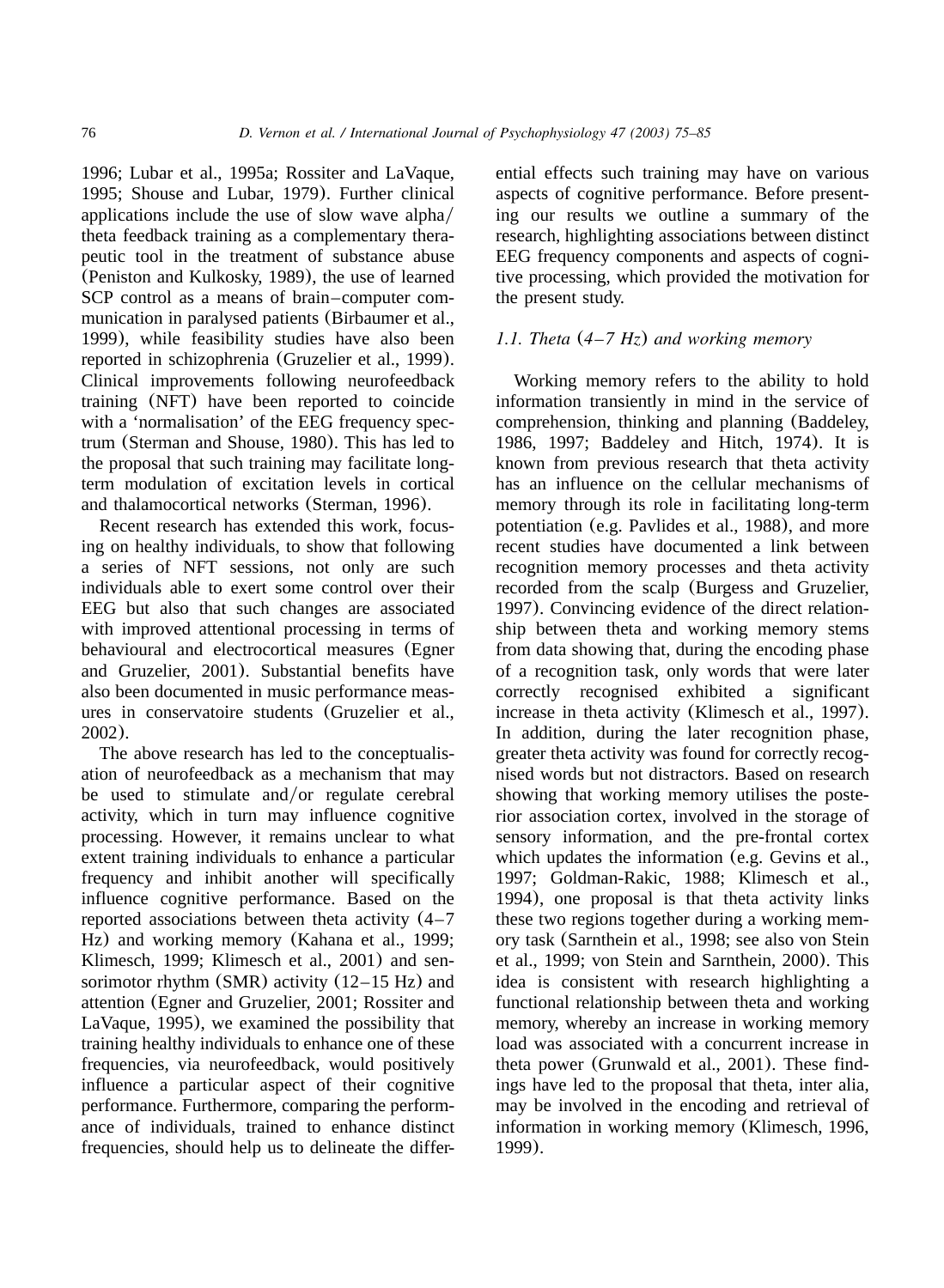## *1.2. SMR* (*12–15 Hz*) *and attention*

Over the past three decades research has indicated that operant training of SMR activity has a beneficial effect on the attentional processing ability of individuals with learning difficulties. Following early case reports by Lubar and Shouse (1979), [Shouse and Lubar](#page-10-0) (1979)), research has disclosed that NFT of the SMR significantly improved scores on measures of sustained attention for individuals diagnosed with attention deficit disorder and ADHD ([Fuchs et al., in press, Lubar and Lubar,](#page-9-0) [1984; Rossiter and LaVaque, 1995; Tansey, 1991;](#page-9-0) [Tinius and Tinius, 2000](#page-9-0)). More recent research extended this work to investigate the influence of SMR training on healthy individuals ([Egner and](#page-9-0) [Gruzelier, 2001](#page-9-0)). [Egner and Gruzelier](#page-9-0) (2001) found that enhancement of SMR activity was associated with a reduction in commission errors and improved perceptual sensitivity on the 'Test Of Variables Of Attention' (TOVA), as well as increases in the attention-related P3b event-related potential. This led them to conclude that SMR NFT can enhance attentional processing in healthy participants.

It should be noted that beyond the neurofeedback literature, cortical activity in the range of 10–14 Hz has been associated with semantic processing ([Haarmann et al., submitted for publi](#page-9-0)[cation](#page-9-0)). For instance, [Haarmann et al.](#page-9-0) (submitted [for publication](#page-9-0)) report greater coherence in this frequency between the anterior and posterior regions during the rehearsal of words in a semantic working memory task. This increased activity is thought to represent the maintenance or rehearsal of the working memory representation.

The direct relationship between SMR activity and its influence on cognitive performance is not yet fully understood. However, neurophysiological research on animals has shown that, during inactive but focused and alert behaviour, the attenuation of somatosensory inputs promotes burst firing in the ventrobasal thalamic nuclei, initiating SMR ([Howe](#page-9-0) [and Sterman, 1972](#page-9-0)). More recently, human research has also shown greater activity in the 11– 15 Hz range, localised to the sensory projection area of the cortex, when visually attending to stimuli compared to the completion of a motor

task ([Mann et al., 1996](#page-10-0)). This led to the suggestion that motor activity, which would be associated with suppression of SMR activity, may interfere with both perceptual and integrative components of information processing ([Sterman, 1996](#page-10-0)). Consequently, learned voluntary control of SMR activity may facilitate information processing by decreasing such motor interference, whilst at the same time maintaining perceptual and memory functions at the ready.

## *1.3. Present study*

The research outlined above demonstrates associations between greater activity in a particular EEG frequency and performance on a particular cognitive task. An empirical question to emerge from such associations is whether individuals trained to enhance a particular EEG frequency, via neurofeedback, would exhibit a concurrent improvement in the cognitive task associated with that frequency component.

In order to investigate this possibility we initially examined the semantic working memory and attention performance of three groups of healthy individuals at time 1, and again after two of the groups had completed a series of NFT sessions (i.e. at time 2) which required them to enhance a particular frequency component. The first NFT group was instructed to enhance theta (4–7 Hz) activity and simultaneously inhibit delta (0–4 Hz) and alpha (8–12 Hz) activity. We are unaware of any research that has examined the effect of this type of training on cognitive performance, however, based on the association between theta and working memory outlined above, we predict that enhancing theta activity should positively influence working memory performance. It is unclear at this stage whether theta training will also have a concomitant effect on attention performance. The second NFT group were required to enhance their SMR activity (12–15 Hz), simultaneously inhibiting theta  $(4-7 \text{ Hz})$  and beta  $(18-22 \text{ Hz})$ . Consistent with previous research we would expect SMR training to positively influence attention ([Egner and Gruzelier, 2001; Lubar and Shouse,](#page-9-0) [1976; Lubar et al., 1995a; Rossiter and LaVaque,](#page-9-0) [1995](#page-9-0)), however, it remains unclear to what extent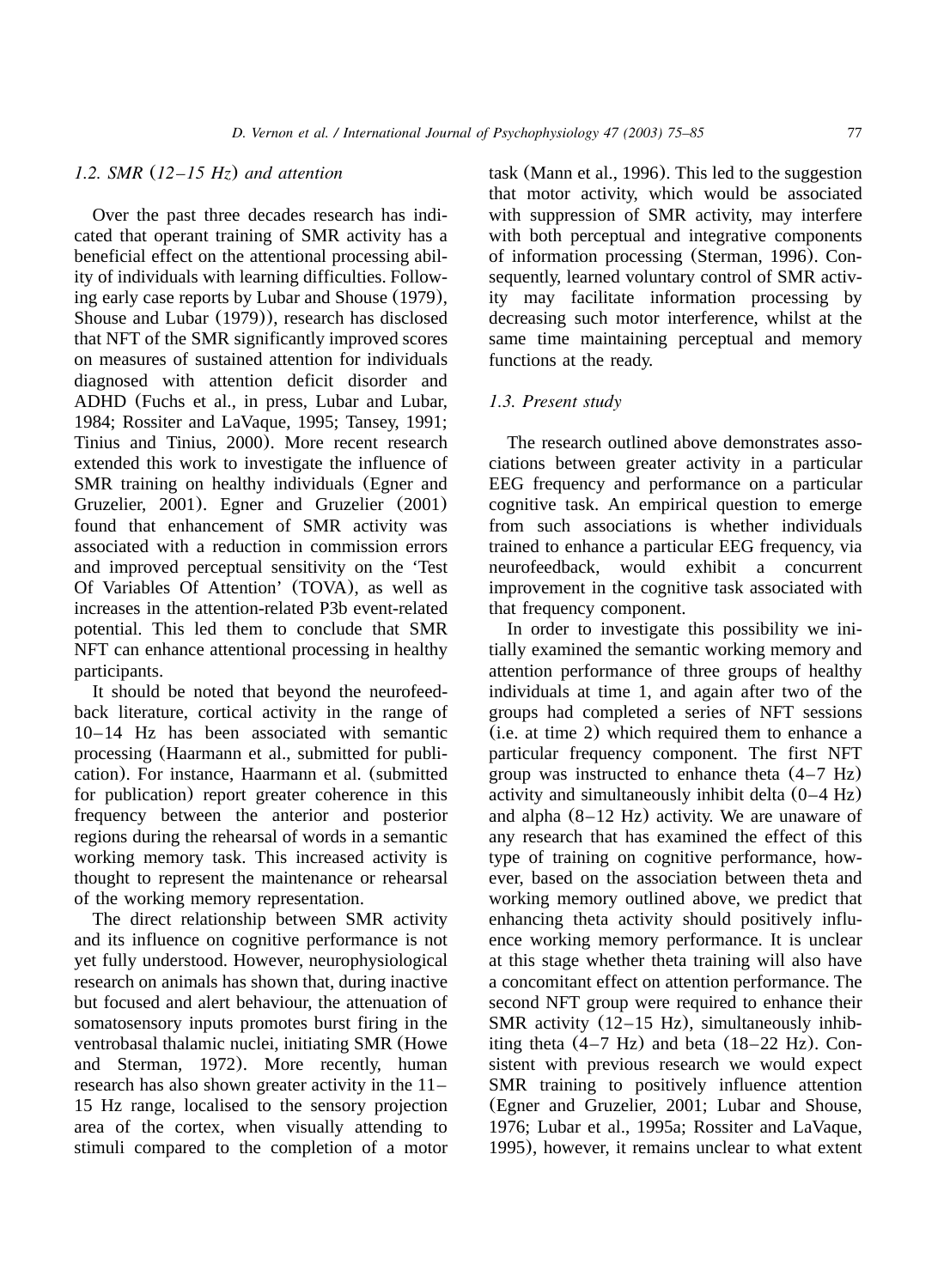such training is task specific and may or may not influence performance on a semantic working memory task (cf. [Haarmann et al., submitted for](#page-9-0) [publication](#page-9-0)). The final group acted as controls, completing both cognitive tasks at time 1 and time 2 but did not participate in any NFT. It could be argued that by requiring the control-group to undergo training and providing them with false feedback, may account more accurately for aspects of contact, expectation and motivation. However, we are particularly interested in comparing the performance of two distinct neurofeedback groups, which may enable us to delineate the effects of theta and SMR training on aspects of cognitive performance. As such, comparing cognitive performance between neurofeedback groups would be expected to equate for levels of contact, expectation and motivation, whilst comparing performance between a neurofeedback group and a non-neurofeedback control-group would also account for non-specific learning effects. Furthermore, the use of sham feedback as an adequate control has been criticised as both 'impossible and inappropriate' ([Kotchoubey et al., 2001, pp 406](#page-9-0)) because such training is quickly and easily recognised as false.

## **2. Method**

## *2.1. Participants*

Thirty undergraduate medical students (18 male and 12 females, aged  $20-28$  years:  $M=22.1$ ,  $S.D. = 1.77$ ) were recruited from Imperial College London. Participants were pseudo-randomly allocated to one of three groups, controlling for factors such as age, gender and cognitive performance at time 1. All neurofeedback participants remained naïve as to their specific group membership until being fully debriefed at the end of the training program. The study was approved by the Riverside Research Ethics Committee (RREC 2828). One of the participants in the *theta-group* dropped out after 3 weeks of NFT.

## *2.2. Materials*

## *2.2.1. Attention performance*

Focused visual attention was examined using a computerised continuous performance task (CPT). Participants were presented with two blocks of digit sequences. Each block consisted of 700 digits ranging from 1 to 9 and contained 53 target sequences. There were two 3-digit target sequences (e.g.  $3-5-7$  and  $5-7-9$ ) in the first block and three 3-digit target sequences (e.g.  $2-4-6$ ,  $3-5-$ 7 and 5–7–9) in the second block. The position of the target sequence within each block was randomised by the computer prior to presentation. The aim was for the participant to identify, using a key-press, the relevant target sequence (e.g. 3– 5–7) in each block as quickly and as accurately as possible, whilst refraining from responding to non-targets. Dependant measures include omission errors (e.g. missed targets), commission errors (e.g. response to non-targets), response latency and variability.

## *2.2.2. Conceptual span task*

The conceptual span task is a computerised memory recall task, presented in both a nonclustered (CS-NC) and clustered (CS-C) format, used to measure semantic working memory and developed by [Haarmann et al.](#page-9-0) (in press). Both the non-clustered and the clustered version contain 18 trials, three each from six different semantic categories (e.g. fruit; animal; country; body-part; electric-item; transport). In the non-clustered version each trial contained 9 individually presented words, selected from three different semantic categories (e.g. fruit; animal; country), with word order randomised by the computer prior to presentation. In the clustered version, each trial contained 12 words from three different semantic categories. However, here the words were presented one at a time clustered together in their relevant categories, with each 4-word cluster appearing equally as often in each position within the trial. All words were presented individually on screen for 1000 ms, and at the end of each trial a semantic cue was presented which required participants to recall out loud all previously seen words contained within the specified category. Responses were noted by the experimenter with trial commencement initiated upon a participant signal. The dependant measure for both versions was accuracy of recall.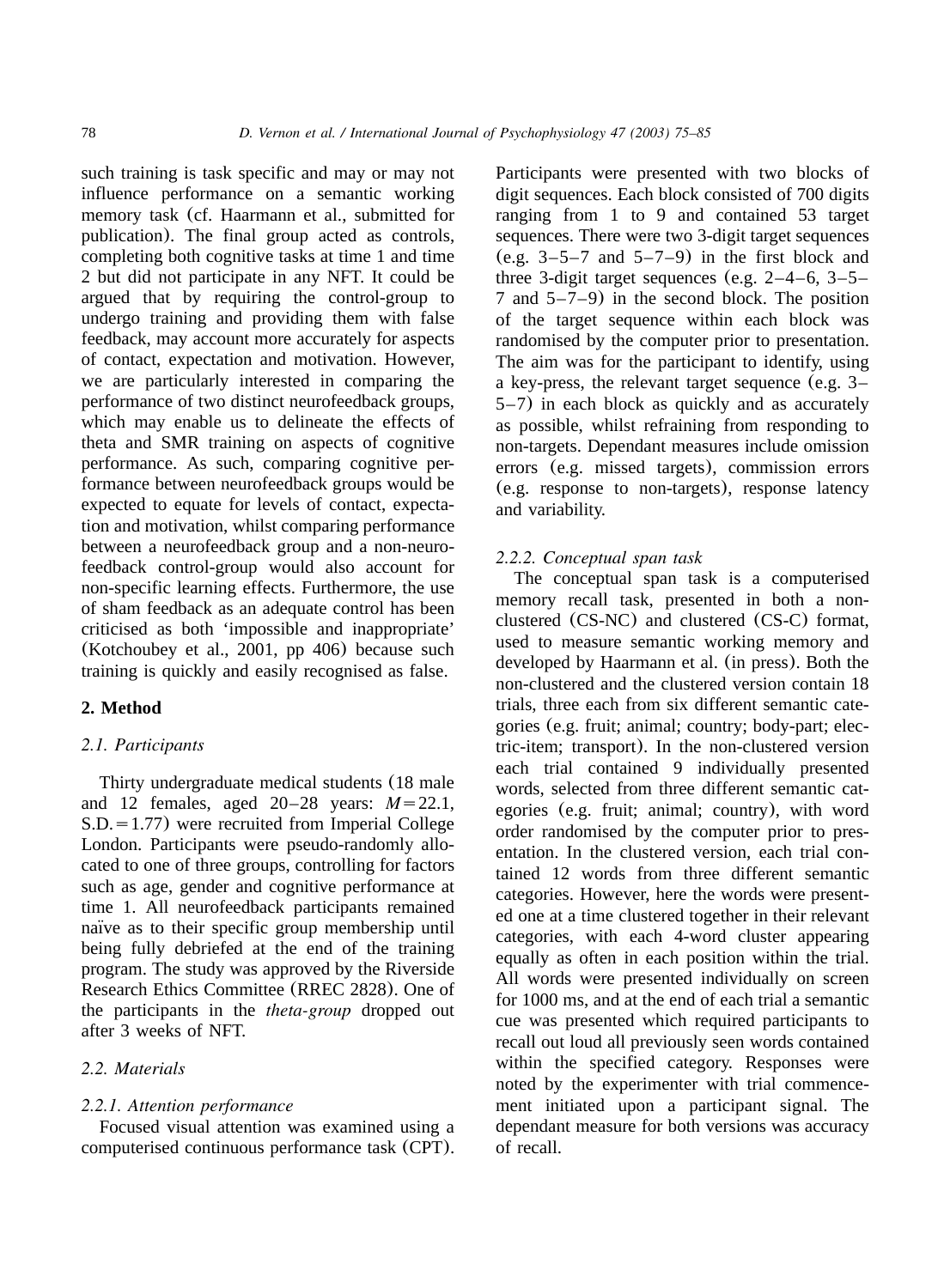NFT was conducted over a period of 4 weeks, with each participant receiving two training sessions per-week. NFT was administered using the Neurocybernetics (Encino, CA) EEG Biofeedback system and the ProComp (Thought Technology Ltd, Montreal, Quebec) differential amplifier. Signal was acquired at 160 Hz,  $A/D$  converted and band filtered to extract delta (0–4 Hz), theta (4– 8 Hz), alpha (8–12 Hz), SMR (12–15 Hz) and beta (18–22 Hz) components. To allow for a direct comparison between NFT groups EEG was recorded from CZ for all training, with reference placed on the left and ground electrode on the right earlobes respectively. Artefact rejection thresholds were set for each participant individually, suspending feedback when eye-movements or other muscle activity caused gross EEG fluctuations. Group training protocols consisted of the following: the *theta-group* underwent training to enhance theta and simultaneously inhibit delta and alpha activity, whilst the *SMR-group* were trained to enhance SMR activity and inhibit theta and beta activity. EEG was recorded and the relevant frequency components were extracted and fed back using an audio–visual online feedback loop in the form of a video game. The game format represented each frequency component as a bar, with the amplitude of the frequency represented by the size of the bar. The participants' task was to increase the size of the training frequency bar and simultaneously decrease the size of the bars representing the inhibitory frequencies. On meeting this goal a tone would sound and a symbol appear to indicate a point scored, with the aim to score as many points as possible.

*2.3. Neurofeedback training*

## *2.4. Procedure*

All participants completed the two cognitive tasks in the same order  $((1)$  attention-CPT;  $(2)$ semantic working memory), at *time1* and at *time2*. Following completion of the tasks at *time1* participants were allocated to their respective groups. Those undertaking NFT then completed eight sessions over a 4-week period, requiring them to enhance either *theta* (i.e. *theta-group*) or *SMR* (i.e. *SMR-group*) activity. Each NFT session contained five 3-min periods, with each 3-min period consisting of 170 s feedback and a 10 s 'blink break'. The workings of this feedback loop were explained to the participants and they were instructed to let the feedback guide them into learning how to maximise their 'points' (reflecting enhancement of the given frequency component). It was not possible to ensure that the time of day for training remained constant across the sessions for each participant, hence any comparisons made between sessions could potentially introduce confounding factors resulting from changes in emotional state/ arousal, amount of sleep and time between EEG acquisition and food intake (e.g. [Fishbein et al.,](#page-9-0) [1990](#page-9-0)). Thus, after [Lubar et al.](#page-9-0) (1995a) neurofeedback learning was operationalised as an increase in the ratio of the training frequency relative to each of the two inhibitory frequencies over the five 3-min periods collapsed across the different sessions. Participants in the *control-group* did not receive any NFT and at the end of the 4-week training period (e.g. *time2*) all participants completed the two cognitive tests for the second time.

# *2.5. Results*

## *2.5.1. Neurofeedback learning*

Ratios of the mean amplitude for the training frequency relative to the inhibitory frequencies for each of the five periods collapsed across the eight training sessions are shown in [Fig. 1.](#page-5-0) As can be seen from [Fig. 1A](#page-5-0) the *theta-group* showed no increase in their mean theta/delta ratios from period 1 to period 5 (0.78 and 0.79 respectively)  $(P>0.1)$ , but do show a trend towards decrease in theta/alpha ratios  $(1.29 \text{ and } 1.26 \text{ respectively})$  $(t(8) = 2.257, P = 0.054)$ . Examination of absolute amplitude values collapsed across sessions indicated that the decrease in theta/alpha ratios resulted from a reduction in theta from period 1 to period 5 (9.347 and 9.272  $\mu$ V respectively) and an increase in alpha (7.494 and 7.655  $\mu$ V respectively). In contrast, mean ratios of the *SMR-group*, seen in [Fig. 1B](#page-5-0), show an increase in the SMR/ theta ratios from period 1 to period 5 (0.75 and 0.86 respectively)  $(t(9) = 3.15, P = 0.012)$ . This resulted from the absolute amplitude for theta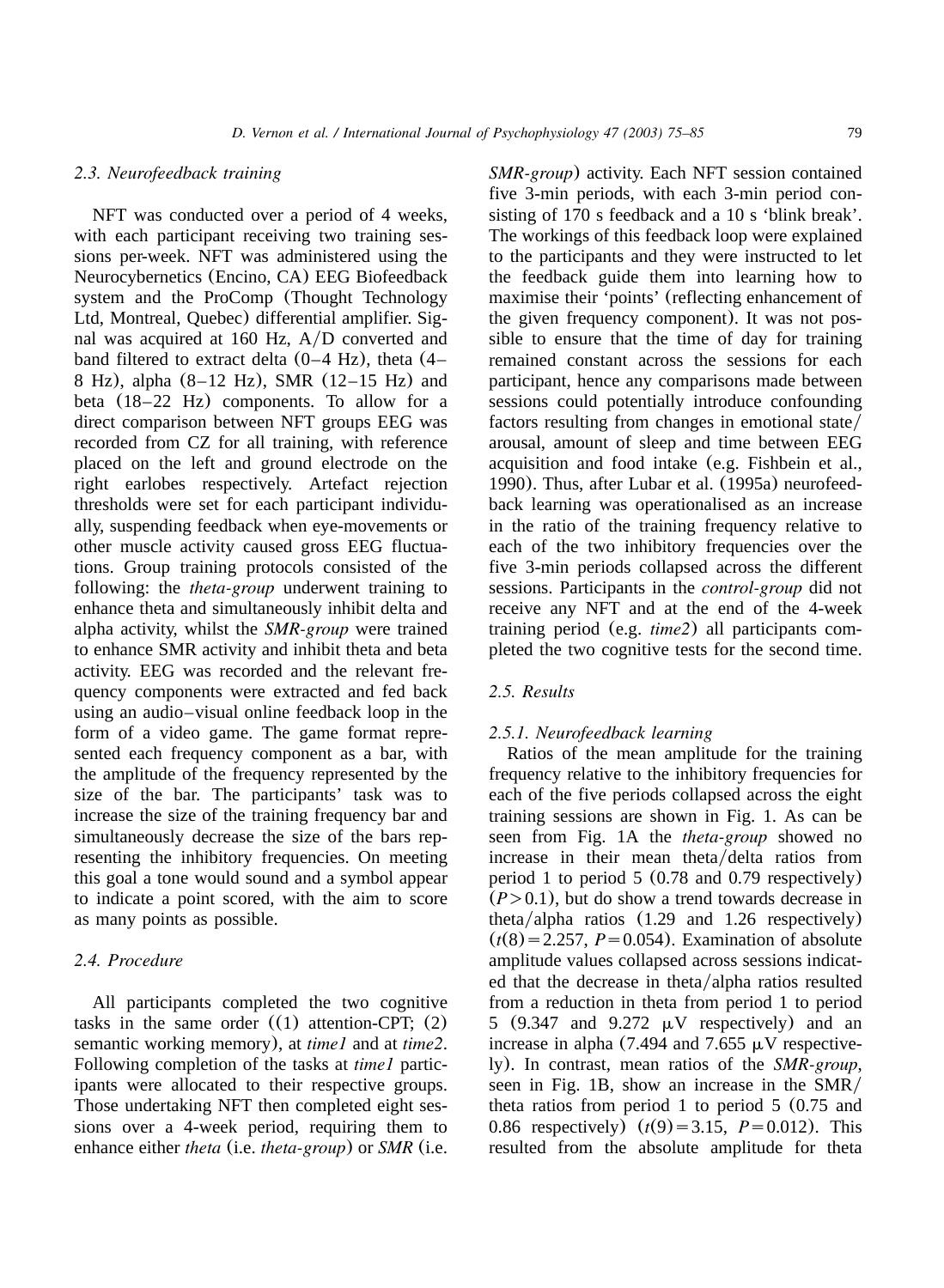<span id="page-5-0"></span>

Fig. 1. Upper panel (1A) shows mean ratio of theta/delta and theta/alpha amplitude and lower panel (1B) shows mean ratio of SMR/theta and SMR/beta amplitude, across the five periods collapsed across the eight training sessions.

decreasing from period 1 to period 5 (10.987 and 10.606  $\mu$ V respectively) whilst amplitudes of SMR increased (8.993 and 9.628  $\mu$ V respectively). Furthermore, there was a trend for SMR/beta ratios to increase from period 1 to period 3 (1.27 and 1.31 respectively)  $(t(9)=2.02, P=0.074)$ , resulting from an increase in the absolute amplitude of SMR from period 1 to period 3 (8.993 and  $9.369 \mu V$  respectively) and a concurrent decrease in beta  $(6.601$  and  $6.561$   $\mu$ V respectively).

# *2.6. CPT task*

Performance on the 2-sequence and 3-sequence CPT tasks were examined separately using a 2

(Time: *time1* vs. *time2*)=3 (Group: *Control*, *Theta* and *SMR*) mixed analysis of variance (ANOVA).

## *2.6.1. 2-Sequence task*

Analysis of hits revealed a main effect of Time, showing an increase in the number of hits from *time1* to *time2* (79.5 and 89.8% respectively) (*F*(1,  $35) = 11.32$ ,  $P < 0.002$ , Mse = 184). However, planned comparisons disclosed that only the *SMRgroup* exhibited a significant increase in their hit rate from *time1* to *time2* (75 and 93.8% respectively)  $(F=9.61, P<0.004)$ . A similar pattern was found for omission errors, with groups showing a decrease in omission responses over time (20.45 and 10.1% respectively)  $(F(1, 35)=11.32, P<$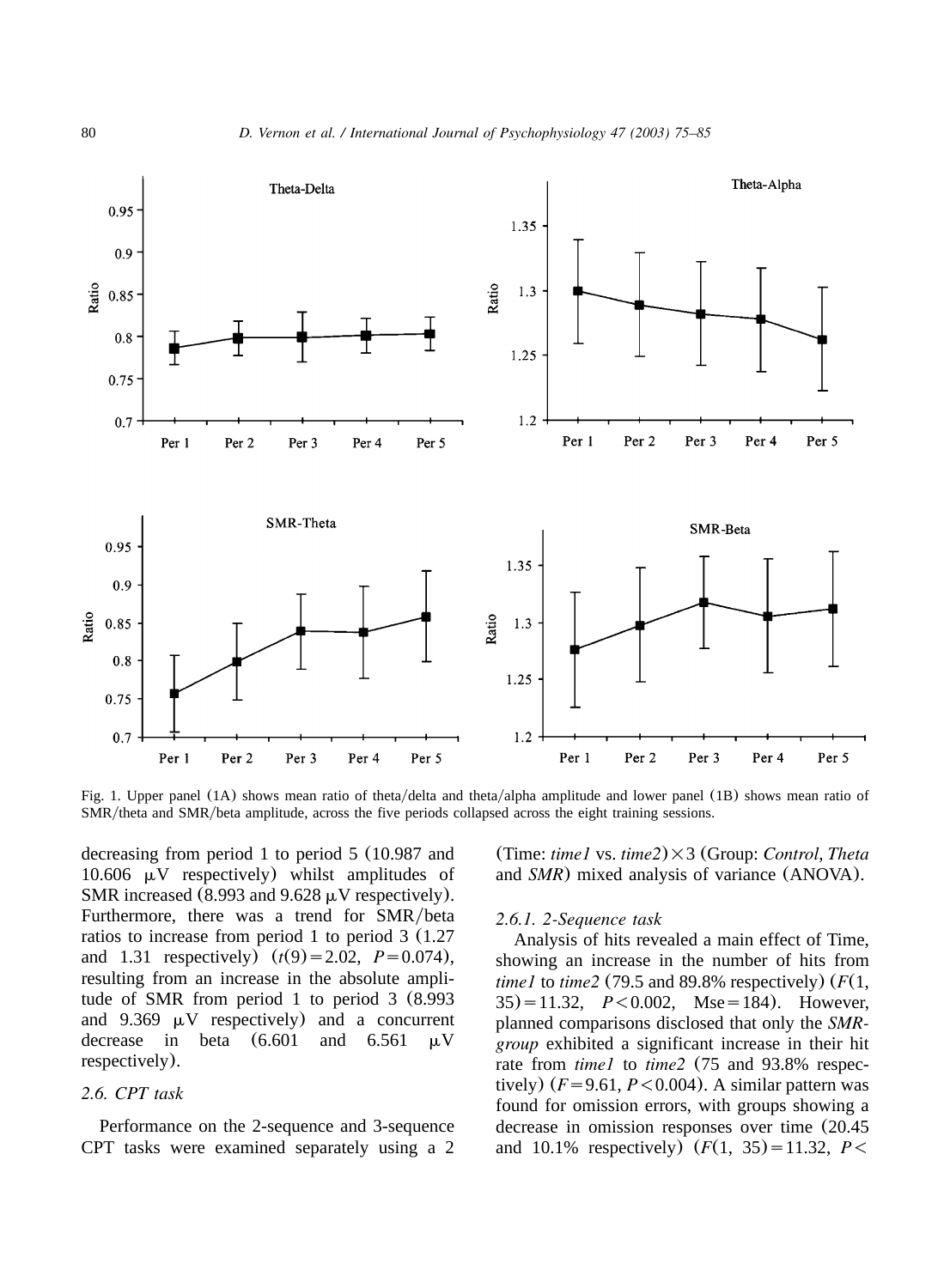

Fig. 2. Percentage Hits and Omission errors (with standard error bars) for 2-sequence attention CPT at time 1 and time 2 for the control, theta- and SMR-groups.

0.002. Mse=184), and planned comparisons showing that only the *SMR-group* exhibited a significant reduction in omission errors from *time1* to *time2* (24.9 and 6.1% respectively)  $(F = 9.64,$  $P<0.004$ ), this pattern is evident in Fig. 2. It should be noted that the lack of a Group $\times$ Time interaction suggests that the pattern of results found for the *SMR-group* should be interpreted with caution.

#### *2.6.2. 3-Sequence task*

There was a main effect of Time for both hits, increasing from *time1* to *time2* (71.1 and 82.7% respectively)  $(F(1, 35) = 38.15, P < 0.0001,$  Mse 68), and omission errors, decreasing from *time1* to  $time2$  (28.8 and 17.3% respectively)  $(F(1,$  $35$ ) = 38.2, *P* < 0.0001, Mse = 66). No other effects were significant  $(F<1.5)$ .

#### *2.7. Working memory task*

Mean percentage recall was examined using a 2 (Task: *non-clustered* vs. *clustered*) $\times 2$  (Time: *time1* vs.  $time2 \times 3$  (Group: *control*, *theta* and *SMR*) mixed ANOVA. This showed a main effect of Task, with participants exhibiting greater recall in the *clustered* relative to the *non-clustered* version (79.3 and 70.2% respectively)  $(F(1, 35)) =$ 62.59,  $P < 0.0001$ , Mse=52.5). There was also a main effect of Time  $(F(1, 35)=21.2, P<0.0001,$ Mse=36.6) and a Time $\times$ Group interaction (*F*(3,  $35$ )=5.2, *P*<0.004, Mse=36.6). As can be seen from [Fig. 3,](#page-7-0) planned comparisons of the Time $\times$ Group interaction revealed that only the *SMR-group* exhibited an increase in recall from *time1* to *time2* (70.6 and 81.6% respectively) (*F*(1,  $9) = 26.4$ ,  $P < 0.001$ , Mse = 45).

## **3. Discussion**

The SMR-group showed clear evidence of neurofeedback learning as indexed by increased ratios of SMR/theta and SMR/beta over time. In contrast the theta-group failed to exhibit any indication of neurofeedback learning. Furthermore, the SMRgroup exhibited improved accuracy when completing the 2-sequence attention CPT at time 2, however, all participants showed improved accuracy for the 3-sequence task. Finally, all participants exhibited greater recall when completing the clustered version of the working memory task, however, only the SMR-group showed an increase in the accuracy of their working memory performance over time.

That healthy participants are able to learn to selectively enhance their SMR activity is consistent with previous research ([Egner and Gruzelier,](#page-9-0) [2001](#page-9-0)). These data suggest that eight sessions of operant training of EEG activity are sufficient to produce significant changes in a specific EEG frequency of healthy individuals assessed objectively. The fact that the theta-group failed to exhibit any indication of 'learning' may be accounted for by the particular methodology used. For instance, we required participants to focus on a computer screen that provided both visual and auditory feedback. In contrast, theta training utilising both healthy ([Egner et al., in press](#page-9-0)) and clinical populations ([Peniston and Kulkosky, 1989, 1999](#page-10-0)) is traditionally viewed as forming part of a relaxation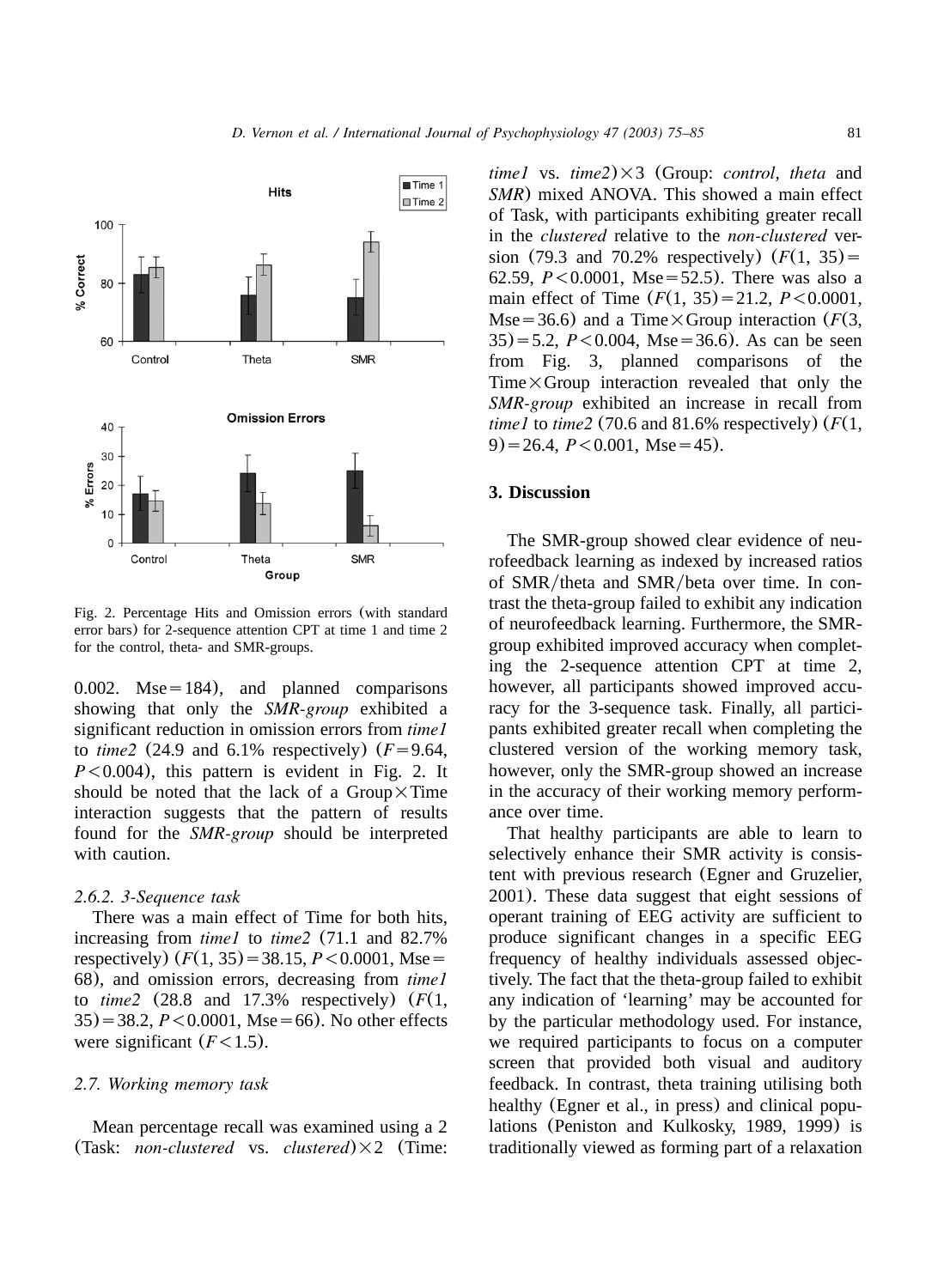<span id="page-7-0"></span>

Fig. 3. Percentage correct recall (with standard error bars) for semantic working memory task, collapsed across non-clustered and clustered versions, at time 1 and time 2 for the control, theta- and SMR-groups.

inducing technique, originally associated with meditation ([Kassamatau and Hirai, 1969](#page-9-0)). Such training invariably requires participants to relax with their eyes closed, receiving only auditory feedback. Utilising such methods research has shown that healthy individuals are capable of increasing their theta/alpha ratios after only five sessions of NFT ([Egner et al., in press](#page-9-0)). No 'eyesclosed' theta-group was included here, and as such a direct comparison is beyond the scope of this article. Thus, the failure of the theta-group examined here to demonstrate any learning of the operant contingencies may be a direct result of their having to focus with eyes open, receiving both auditory and visual feedback. Consequently, future researchers in this area could elucidate such alternatives by conducting a direct comparison between an 'eyes-open' theta-group and an 'eyesclosed' group to ascertain what if any differences such training may have.

Those trained to enhance their SMR activity exhibited greater accuracy in the 2-sequence attention CPT. This replicates previous research showing that training to enhance SMR activity can influence attention of both healthy individuals ([Egner and Gruzelier, 2001](#page-9-0)) and clinical populations ([Fuchs et al., in press, Lubar and Shouse,](#page-9-0) [1976; Rossiter and LaVaque, 1995](#page-9-0)). Such a finding

is consistent with the proposal that training individuals to enhance their SMR activity may result in decreased motor interference which in turn may facilitate attentional processing ([Sterman, 1996](#page-10-0)). However, such an account should be interpreted with caution as all participants exhibited improved accuracy for the 3-sequence CPT, suggesting that to some extent the pattern of effects could be the result of practice effects. Alternatively, it is possible that the lack of a clear effect stems from the particular CPT used. Traditionally, when examining the influence of SMR activity on attention, the TOVA has been used to measure 'sustained attention' performance ([Egner and Gruzelier, 2001;](#page-9-0) [Lubar et al., 1995a,b; Rossiter and LaVaque,](#page-9-0) [1995](#page-9-0)). This is a simple go/no-go task where the participant is required to ascertain whether a small non-letter symbol appears on screen or not. In contrast, the attention CPT used here required participants to identify a number of specific target sequences, which may require more than just sustained attention. Thus, it is possible that the different tasks tap distinct aspects of functional attention. For instance, it has been suggested that there are three dominant networks utilised in attentional processing; alerting, orienting and executive control ([Posner and Peterson, 1990](#page-10-0)). The alerting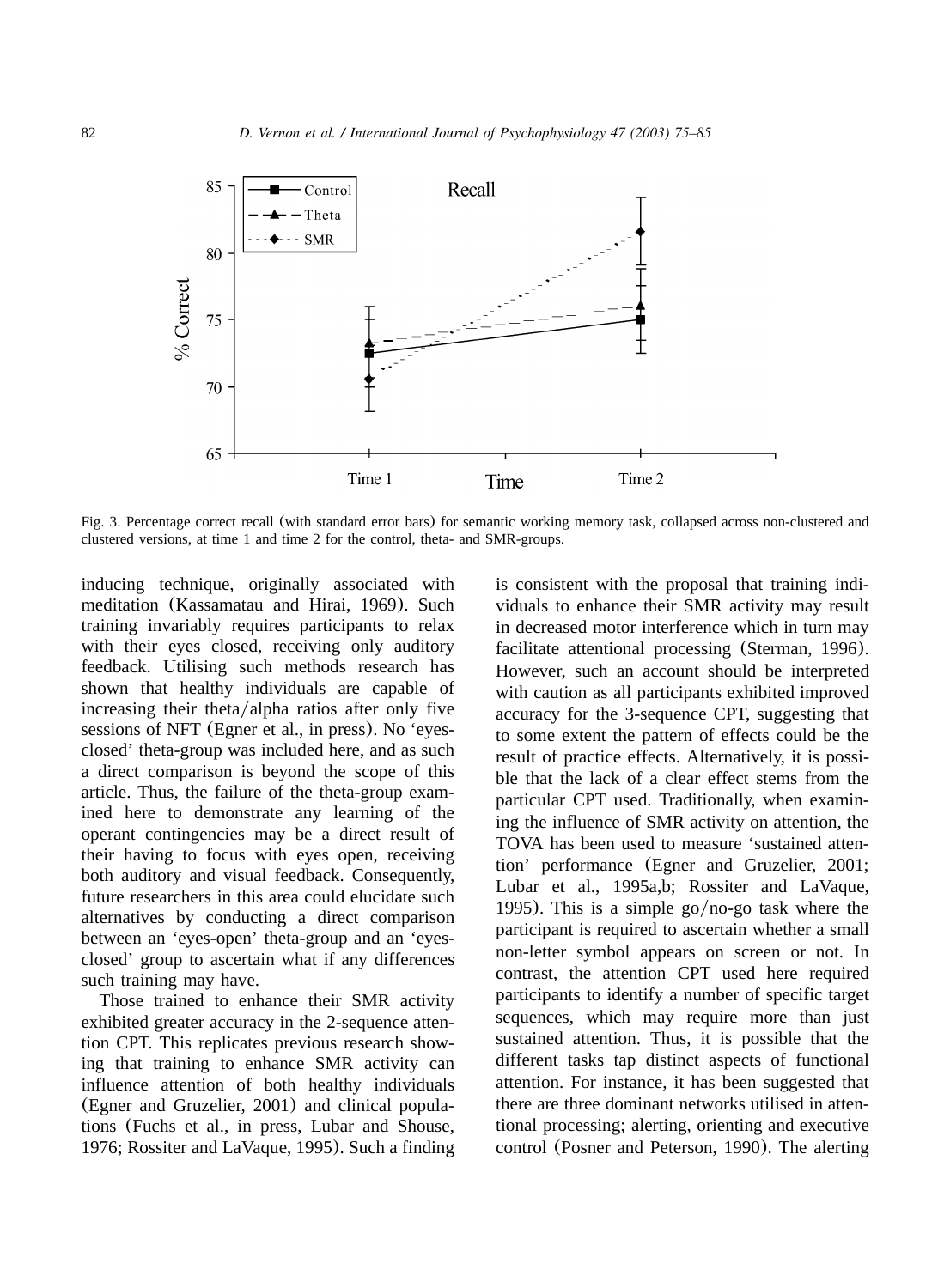network achieves and maintains an alert state, the orienting network selects information from sensory input and the executive control network works to resolve conflict among responses. It may be that the sustained attention required to complete the TOVA predominantly involves the alerting and orienting networks, i.e., alerting and orienting the individual to the absence/presence of a target. In contrast, the focused attention required to complete the CPT utilised here may require a higher working memory load and as such rely to a greater extent on the executive network, used in resolving the conflict between target and non-target sequences. It should be noted that such a possibility is speculative as the authors are unaware of any research focusing on the differential influence of SMR training on the distinct networks of attention. As such it remains the domain of future research to elucidate this point.

Regarding working memory performance, all participants showed greater recall when the words appeared clustered together. Such a finding is consistent with research showing that working memory includes a semantic component, which aids the on-line processing of semantic relations ([Haarmann et al., in press](#page-9-0)). [Haarmann et al.](#page-9-0) (in [press](#page-9-0)) propose that the maintenance of semantically related words in working memory is aided in part by the pre-existing semantic relations stored in long-term memory. More specifically, the relations between the words helps to support their continued activation. As such, presenting words clustered together according to their semantic category would be expected to help maintain them, resulting in greater recall.

Based on the association between greater theta activity and better working memory performance outlined in [Section 1,](#page-0-0) we predicted that training individuals to enhance theta may influence working memory performance. However, given that the theta-group failed to show any such enhancement, the lack of an effect on working memory performance is not wholly unexpected. Nevertheless, it remains the domain of future research to ascertain whether the same pattern would be evident following an 'eyes-closed' theta training regime. In contrast, the SMR-group exhibited a clear improvement in working memory performance. It

could be argued that such a pattern is the result of improved attentional processing. Such a proposal would be consistent with the suggestion that the central executive component of working memory functions more like an attentional system than a memory store ([Baddeley, 1986, 1997; Baddeley](#page-9-0) [and Hitch, 1974](#page-9-0)). However, if the enhancement in working memory performance were the result of improved attention one would also expect to see clear improvements in the attention CPT used. For reasons outlined above, this was not the case. An alternative account stems from recent research showing that working memory includes a semantic component capable of processing the meaning of words online, and identified as operating within a frequency range of 10–14 Hz ([Haarmann et al.,](#page-9-0) [submitted for publication](#page-9-0)). We know from previous research that working memory is based on a neuronal circuit involving the interaction between attentional control systems located in the prefrontal cortex and the storage of sensory information in the posterior association cortex ([Sarnthein](#page-10-0) [et al., 1998; von Stein et al., 1999; von Stein and](#page-10-0) [Sarnthein, 2000](#page-10-0)). [Haarmann et al.](#page-9-0) (submitted for [publication](#page-9-0)) have reported an increase in coherence in the 10–14 Hz band between frontal and posterior regions during a semantic working memory task. They suggest that such an increase reflects the active maintenance of an integrated memory representation in working memory, after the build up of the initial representation has been completed. Hence, training participants to enhance their SMR activity (i.e.  $12-15$  Hz) may to some extent aid in the maintenance of the memory representation utilised in semantic working memory. Such enhanced representations would by their very nature be expected to result in more accurate recall.

In conclusion, we have shown that eight sessions of NFT is sufficient for healthy participants to exhibit selective enhancement of their SMR activity. Furthermore, enhanced SMR activity is associated with a limited improvement in the accuracy of attentional processing and a clear improvement in the recall of a semantic working memory task. Such effects suggest that NFT can positively influence cognitive processing in healthy individuals.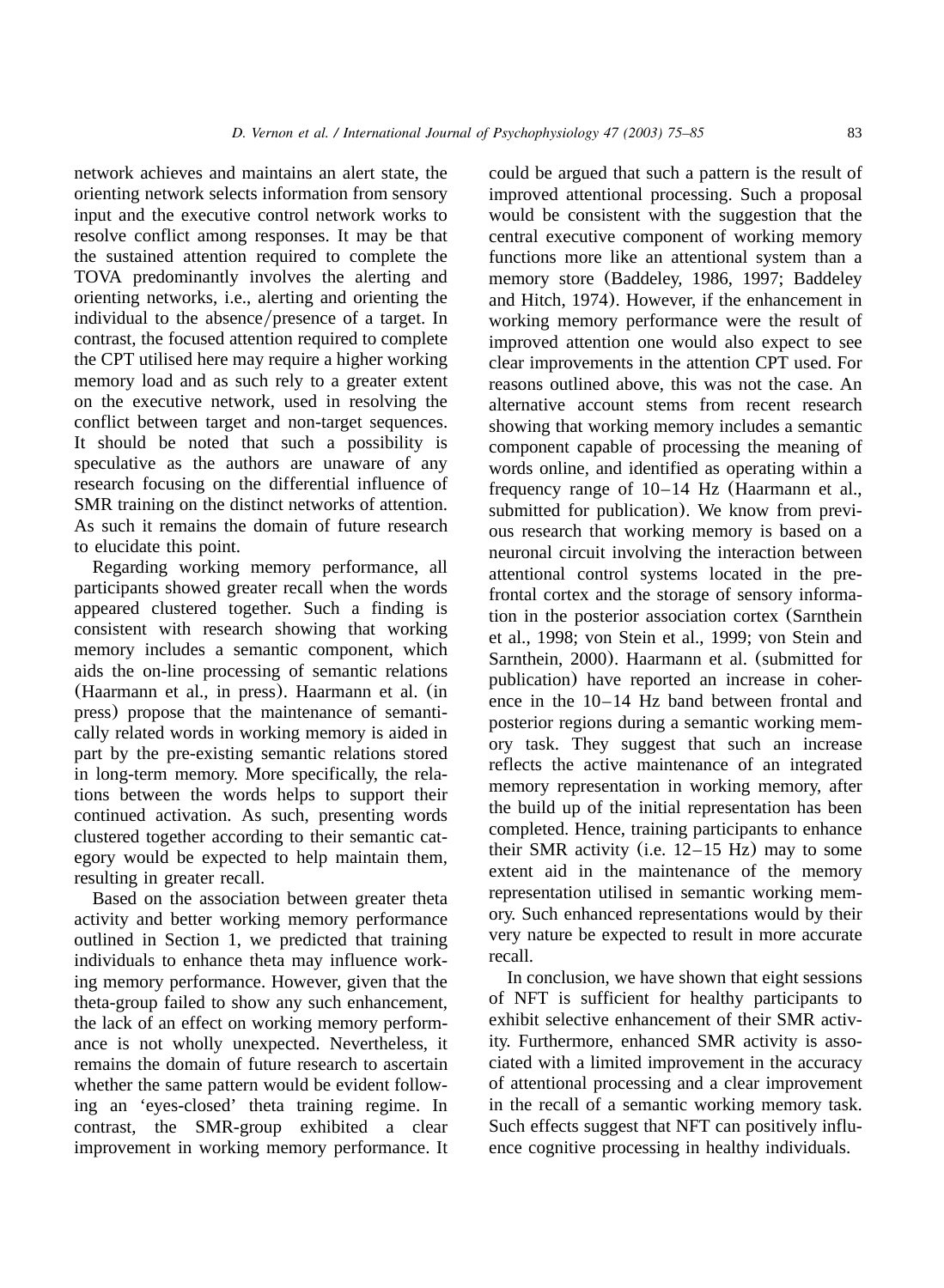## <span id="page-9-0"></span>**Acknowledgments**

This research was partly supported by grants from the Leverhulme Trust (UK) and the Institut für Grenzgebiete der Psychologie und Psychohygiene Freiburg (Germany).

## **References**

- Baddeley, A.D., 1986. Working Memory. OUP, Oxford.
- Baddeley, A.D., 1997. Human Memory: Theory and practice. Erlbaum, Hove East Sussex.
- Baddeley, A.D., Hitch, G., 1974. Working Memory. In: Bower, G.A. (Ed.), Recent Advances in Learning and Motivation, vol. 8. Academic Press, New York,.
- Birbaumer, N., Ghanayim, N., Hinterberger, T., et al., 1999. A spelling device for the paralysed. Nature 398, 297–298.
- Burgess, A.P., Gruzelier, J.H., 1997. Short duration synchronization of human theta rhythm during recognition memory. Neuroreport 8, 1039–1042.
- Egner, T., Gruzelier, J.H., 2001. Learned self-regulation of EEG frequency components affects attention and eventrelated brain potentials in humans. Neuroreport 12, 4155–4159.
- Egner, T., Strawson, E., Gruzelier, J.H. EEG signature and phenomenology of alpha/theta neurofeedback training versus mock feedback. Applied Psychophysiology and Biofeedback, in press.
- Fishbein, D.H., Thatcher, R.W., Cantor, D.S., 1990. Ingestion of carbohydrates varying in complexity produce differential brain responses. Clin. Electroencephalogr. 21, 5–11.
- Fuchs, T., Birbaumer, N., Lutzenberger, W., Gruzelier, J.H., Kaiser, J., (in press). Neurofeedback treatment for attentiondeficit/hyperactivity disorder in children: a comparison with methylphenidate. Appl. Psychophysiol. Biofeedback.
- Gevins, A., Smith, M.E., McEvoy, L., Yu, D., 1997. Highresolution EEG mapping of cortical activation related to working memory: effects of task difficulty, type of processing, and practice. Cereb. Cortex 7, 374–385.
- Goldman-Rakic, P.S., 1988. Topography of cognition: parallel distributed networks in primate association cortex. Annu. Rev. Neurosci. 11, 137–156.
- Grunwald, M., Weiss, T., Krause, W., et al., 2001. Theta power in the EEG of humans during ongoing processing in a haptic object recognition task. Brain Res. Cogn. Brain Res. 11, 33–37.
- Gruzelier, J., Egner, T., Williamon, A., Valentine, E., 2002. Comparing learned EEG self-regulation and the Alexander technique as a means of enhancing musical performance. Paper presented at the Proceedings of the seventh international conference on music perception and cognition, Sydney, Adelaide.
- Gruzelier, J., Hardman, E., Wild, J., Zaman, R., 1999. Learned control of slow potential interhemispheric asymmetry in schizophrenia. Int. J. Psychophysiol. 34, 341–348.
- Haarmann, H.J., Cameron, K.A., Ruchkin, D.S. Active maintenance of sentence meaning in working memory, submitted for publication.
- Haarmann, H.J., Davelaar, E.J., Usher, M. Individual differences in semantic short-term memory capacity and reading comprehension. J. Memory Lang., in press.
- Howe, R.C., Sterman, M.B., 1972. Cortical-subcortical EEG correlates of suppressed motor behavior during sleep and waking in the cat. Electroencephalogr. Clin. Neurophysiol. 32, 681–695.
- Kahana, M.J., Sekuler, R., Caplan, J.B., Kirschen, M., Madsen, J.R., 1999. Human theta oscillations exhibit task dependence during virtual maze navigation. Nature 399, 781–784.
- Kassamatau, A., Hirai, T., 1969. An electroencephalic study of Zen meditation. Psychologia 12, 205–225.
- Klimesch, W., 1996. Memory processes, brain oscillations and EEG synchronization. Int. J. Psychophysiol. 24, 61–100.
- Klimesch, W., 1999. EEG alpha and theta oscillations reflect cognitive and memory performance: a review and analysis. Brain Res. Rev. 29, 169–195.
- Klimesch, W., Doppelmayr, M., Schimke, H., Ripper, B., 1997. Theta synchronisation and alpha desynchronisation in a memory task. Psychophysiology 34, 169–176.
- Klimesch, W., Doppelmayr, M., Stadler, W., Pollhuber, D., Sauseng, P., Rohm, D., 2001. Episodic retrieval is reflected by a process specific increase in human electroencephalographic theta activity. Neurosci. Lett. 302, 49–52.
- Klimesch, W., Schimke, H., Schwaiger, J., 1994. Episodic and semantic memory: an analysis in the EEG theta and alpha band. Electroencephalogr. Clin. Neurophysiol. 91, 428–441.
- Kotchoubey, B., Strehl, U., Uhlmann, C., et al., 2001. Modification of slow cortical potentials in patients with refractory epilepsy: a controlled outcome study. Epilepsia 42, 406–416.
- Linden, M., Habib, T., Radojevic, V., 1996. A controlled study of the effects of EEG biofeedback on cognition and behaviour of children with ADD and LD. Biofeedback Self Regul. 21, 35–49.
- Lubar, J.F., Shouse, M.N., 1976. EEG and behavioral changes in a hyperkinetic child concurrent with training of the sensorimotor rhythm (SMR): a preliminary report. Biofeedback Self Regul. 1, 293–306.
- Lubar, J.F., Swartwood, M.O., Swartwood, J.N., O'Donnell, P.H., 1995a. Evaluation of the effectiveness of EEG neurofeedback training for ADHD in a clinical setting as measured by changes in T.O.V.A. scores, behavioural ratings, and WISC-R performance. Biofeedback Self Regul. 20, 83–99.
- Lubar, J.F., Swartwood, M.O., Swartwood, J.N., Timmerman, D.L., 1995b. Quantitative EEG and auditory event related potentials in the evaluation of attention deficit/hyperactivity disorder: effects of methylphenidate and implications for neurofeedback training. J. Psychoeducational Assess. 143–160.
- Lubar, J.O., Lubar, J.F., 1984. Electroencephalographic biofeedback of SMR and beta for treatment of attention deficit disorders in a clinical setting. Biofeedback Self Regul. 9,  $1 - 23$